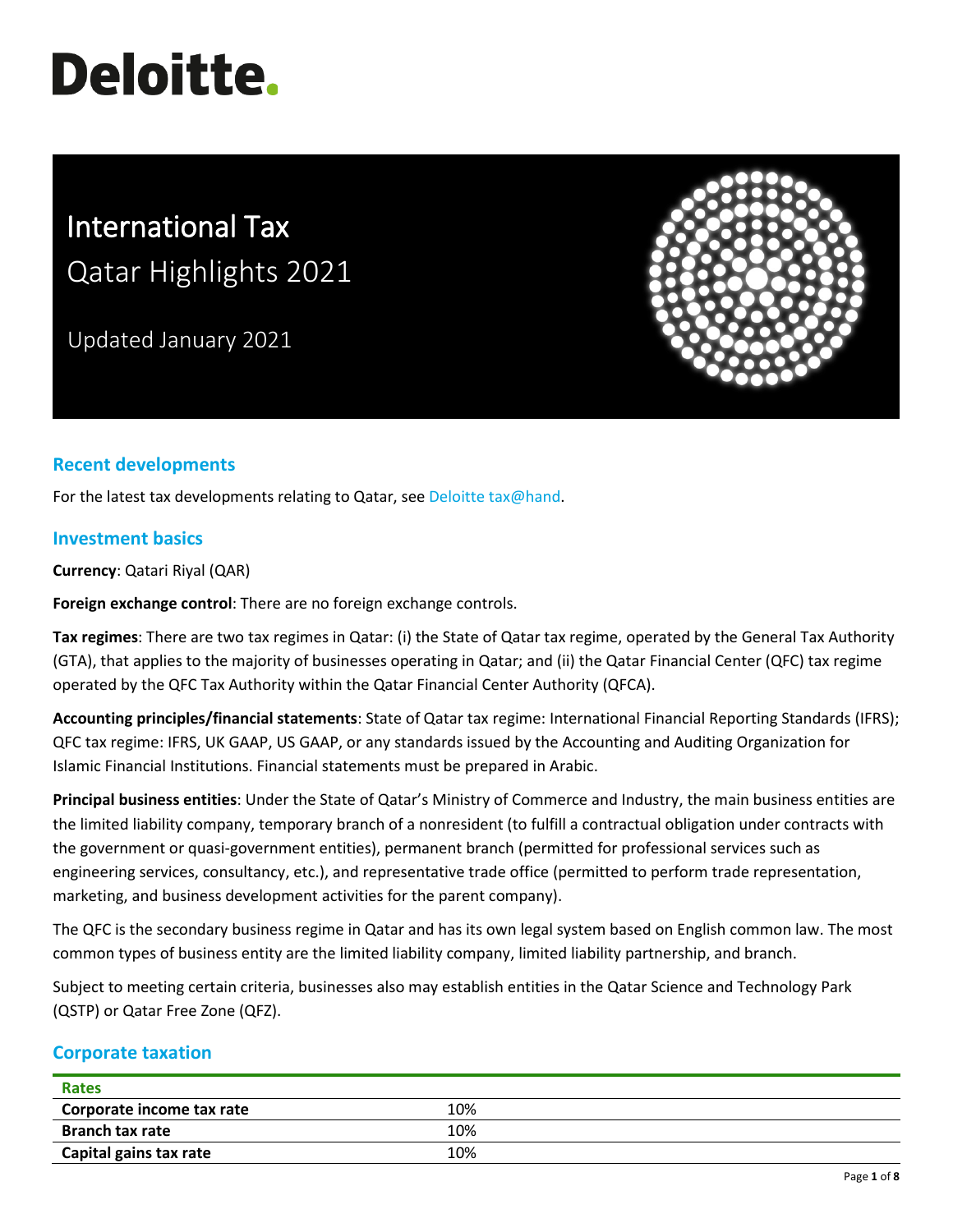**Residence**: Under the State of Qatar tax regime, a legal entity is resident in Qatar if it is incorporated under Qatari legislation, its head office is situated in the State of Qatar, or its place of effective management is situated in the State of Qatar.

**Scope**: Tax is imposed on income derived from activities performed wholly or partly in, consumed in, or benefited from in Qatar.

A permanent establishment (PE) is a fixed place of business through which the business of a taxpayer is wholly or partly executed. A PE also may include an activity carried on by the taxpayer through a person acting on behalf of the taxpayer or in the taxpayer's interest, other than an independent agent. A PE includes (i) nonresidents rendering services through controlled personnel in Qatar for 183 days or more during any 12-month period and (ii) a construction, assembly, installation, or similar project lasting for at least six months.

**Taxable income**: Under the State of Qatar tax regime, the main categories of taxable income include gross income derived from: activities carried out in Qatar; contracts wholly or partly performed in Qatar; real estate in Qatar; the exploration, extraction, or exploitation of natural resources situated in Qatar; consideration for services paid to a head office, branch, or related company; and interest on loans obtained in Qatar.

Allowable expenses include:

- The cost of raw materials, consumables, and services required for carrying out the activities;
- Interest paid on loans used in the activities (except interest paid to a related party in the case of a branch);
- Salaries, wages, and similar payments made to employees;
- Rent;
- Insurance premiums;
- Bad debts;
- Depreciation (at specified rates);
- Donations, gifts, aid, and subscriptions to charitable, humanitarian, scientific, cultural, or sporting activities paid in the State of Qatar to governmental authorities, public bodies, or institutions, or any other authorized body in the State of Qatar (capped at 3% of net income prior to charitable and certain other deductions); and
- Entertainment expenses (leisure, hotel accommodation for personal use, holidays, club fees, etc.) up to 2% of net income or QAR 500,000 (before the deduction of entertainment expenses and certain other grants and donations).

Under the QFC tax regime, taxable profits are classified as Qatari-source if they arise in or are derived from Qatar. Profits derived by an unregulated QFC firm from services provided in Qatar for use outside Qatar are non-taxable, provided certain conditions are met. By concession, specific QFC entities involved in the World Cup 2022 and FIFA competitions in Qatar are exempt from tax but not from other compliance obligations. As from 21 December 2020, the QFC tax authority has amended its regulations to include QFC entities that are listed on the Qatar Stock Exchange on the list of entities eligible for exempt status, subject to meeting several conditions. A further concession applicable as from 1 January 2021 allows QFC entities meeting certain criteria to exempt income from defense or security contracts carried out for the benefit of the Ministry of Defense, the Ministry of Interior, or other state defense or security agencies.

**Rate**: Under the State of Qatar tax regime, the standard corporate income tax rate is 10%.

Different tax rates agreed with the Qatari government but no less than 35% apply to income derived from petroleum operations or the petrochemicals industry (as defined under Law No. 3 of 2007). This includes income from exploration operations; developing fields; drilling, completing, and repairing wells; producing and processing petroleum; filtering of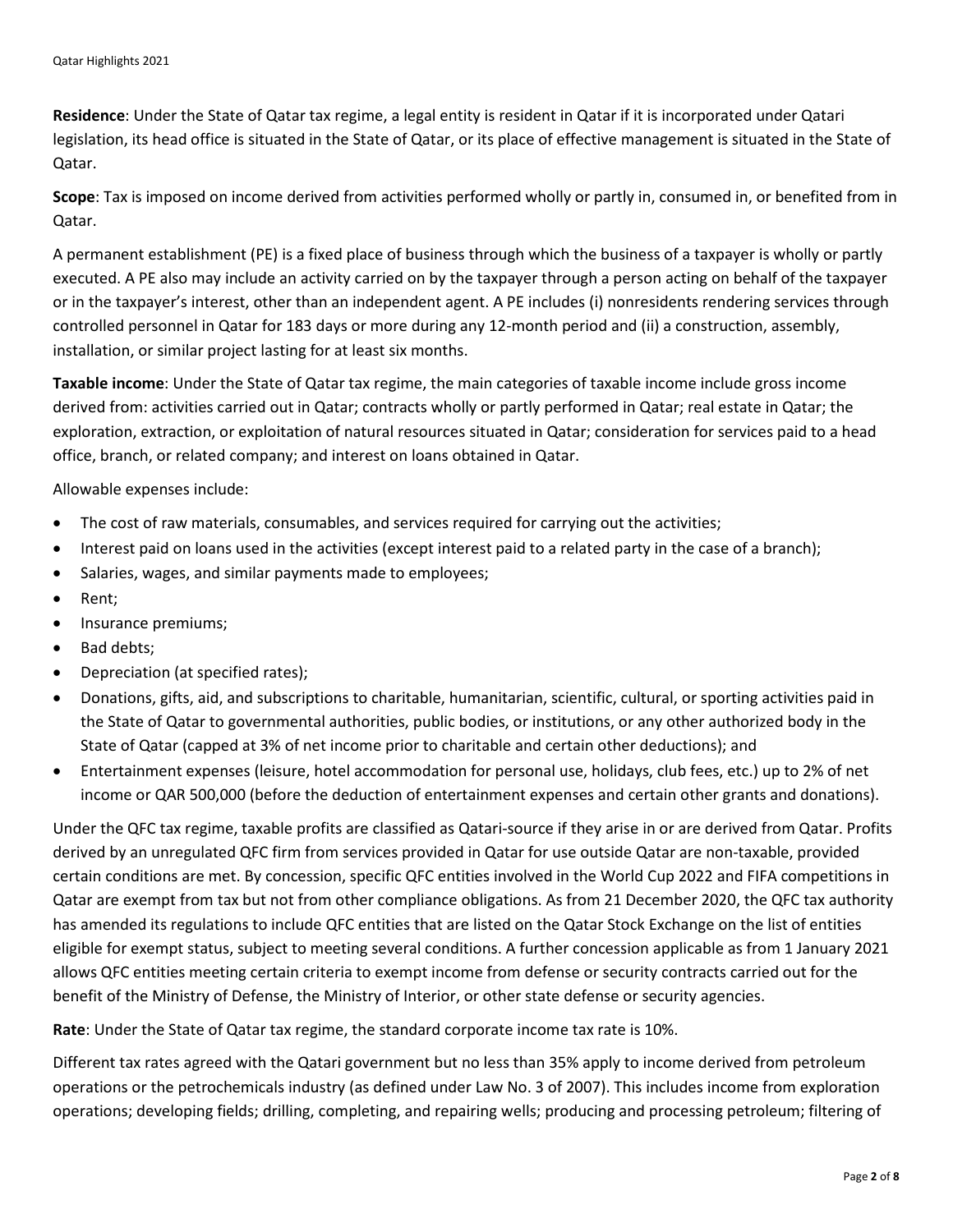impurities; storing, transporting, loading, and shipping; constructing or operating related energy and water facilities or housing or other facilities, establishments, or equipment necessary for petroleum and petrochemical industries and operational activities plus associated services, including administrative and complementary activities. Where an agreement with the government, ministries, or other governmental bodies was concluded before Law No. 3 of 2007 became effective and prescribes a specific tax rate, that rate will apply; where no rate is prescribed, tax is imposed at 35%.

Under the QFC regime, income is taxed at a flat rate of 10%.

**Surtax**: There is no surtax.

**Alternative minimum tax**: There is no alternative minimum tax.

**Taxation of dividends**: Dividends are not subject to tax under the State of Qatar or QFC tax regimes.

**Capital gains**: Under both the State of Qatar and QFC tax regimes, capital gains derived by a company are included in taxable income and subject to tax at the applicable rate.

**Losses**: Under the State of Qatar tax regime, losses may be carried forward and set off against profits for up to five years. The carryback of losses is not permitted.

Under the QFC regime, losses may be carried forward for as long as the QFC entity continues to have a source of income within the terms of its license.

**Foreign tax relief**: No foreign tax credit is available under the State of Qatar tax regime.

The QFC tax regime offers double taxation relief and provides for unilateral credit relief.

**Participation exemption**: No participation exemption is provided under the State of Qatar tax regime and foreign companies selling shares in Qatar-based companies are subject to tax in Qatar.

The QFC tax regime allows for tax exemption on capital gains derived from qualifying shareholdings.

**Holding company regime**: Holding companies are permitted only under the QFC tax regime.

**Incentives**: Companies may be eligible for a tax exemption or preferential tax rates for up to five years under the State of Qatar tax regime, subject to approval from the relevant department.

Companies registered in the QSTP, which is aimed at entities conducting research and development (R&D) activities, are not subject to tax, even if wholly owned by foreign investors, and may import goods and services free of Qatari customs duty. QSTP entities still are required to file tax returns, apply withholding tax on payments to nonresidents, and fulfill other tax compliance obligations. QSTP entities may only engage in activities permitted by their license.

Entities operating in the QFZ benefit from a 20-year corporate income tax holiday and zero custom duties on imports.

#### **Compliance for corporations**

**Tax year**: Under the State of Qatar tax regime, the tax year is the calendar year. Subject to approval from the GTA, a taxpayer may apply to prepare its financial statements for a 12-month period ending on a date other than 31 December.

Under the QFC regime, the tax year generally is considered to be the calendar year.

**Consolidated returns**: Consolidated returns are not permitted under the State of Qatar tax regime. Each company must file a separate tax return.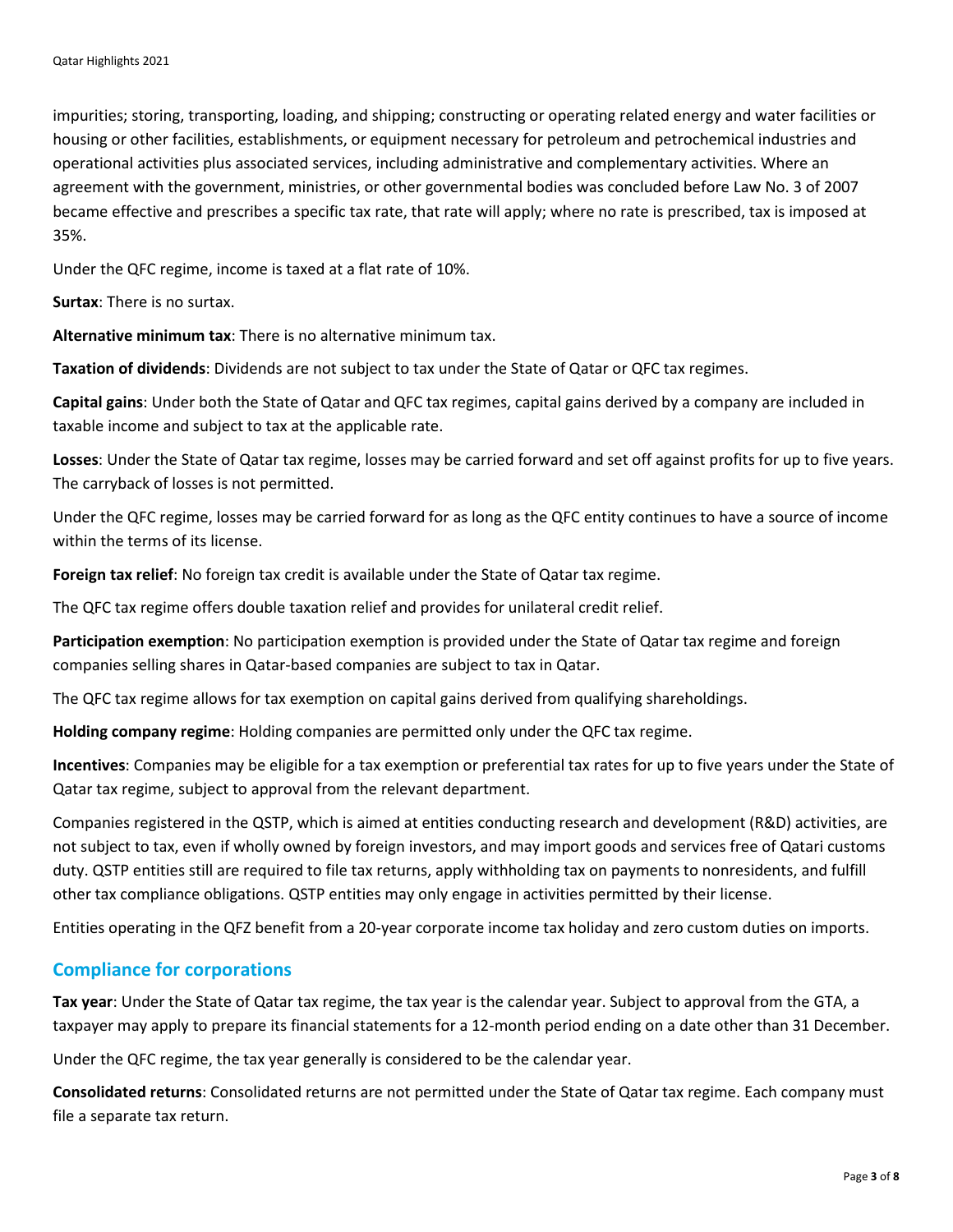**Filing and payment**: All taxpayers must register with the GTA on the digital tax management platform (Dhareeba) and obtain a tax identification number within 60 days of obtaining a commercial registration or commencing a taxable activity in Qatar. Any changes that might affect the taxpayer's obligations towards the GTA must be notified within 30 days.

Under the State of Qatar tax regime, a company that is resident in or has a PE in Qatar is required to file annual income tax returns and pay the tax due by the end of the fourth month after the company's financial year-end. The company must also submit a set of audited financial statements with its tax return.

Under the QFC regime, the deadline to submit the annual income tax return and pay the tax due is by the end of the sixth month after the company's financial year-end.

Books and supporting documentation must be retained in Qatar for 10 years.

Taxpayers should notify the GTA of contracts within 30 days of signing the contract.

All communications with the GTA must be in Arabic.

**Penalties**: Under the State of Qatar tax regime, failure to file a tax return by the deadline incurs a penalty of QAR 500 per day up to a maximum of QAR 180,000. Failure to pay tax due by the deadline results in a penalty of 2% of the amount of tax due per month of delay or part thereof, up to the amount of tax due.

All taxpayers must register with the GTA. Failure to do so incurs a penalty of QAR 20,000.

A penalty of QAR 10,000 is payable by a taxpayer who is granted a tax exemption but fails to fulfill the criteria for the exemption.

A penalty of QAR 30,000 is imposed for failure to submit annual audited financial statements. Failure to notify the GTA of a contract within the 30-day deadline is subject to a penalty of QAR 10,000.

A taxpayer who fails to withhold tax when required is subject to a penalty equal to the amount of tax that has not been withheld.

#### **Individual taxation**

**Residence**: Under the State of Qatar tax regime, an individual is resident in Qatar if the individual has a permanent home in Qatar, has been present in Qatar for more than 183 days in total during a 12-month period, or has their center of vital interests in Qatar.

**Basis**: There is no individual income taxation on employment income in Qatar. Business income earned by an individual is subject to corporate income taxation.

#### **Withholding tax**

| <b>Rates</b>                 |                  |            |                     |            |
|------------------------------|------------------|------------|---------------------|------------|
| Type of payment              | <b>Residents</b> |            | <b>Nonresidents</b> |            |
|                              | Company          | Individual | Company             | Individual |
| <b>Dividends</b>             | 0%               | 0%         | 0%                  | 0%         |
| Interest                     | 5%               | 5%         | 5%                  | 5%         |
| <b>Royalties</b>             | 5%               | 5%         | 5%                  | 5%         |
| <b>Payments for services</b> | 5%               | 5%         | 5%                  | 5%         |

**Dividends**: Qatar does not levy withholding tax on dividends.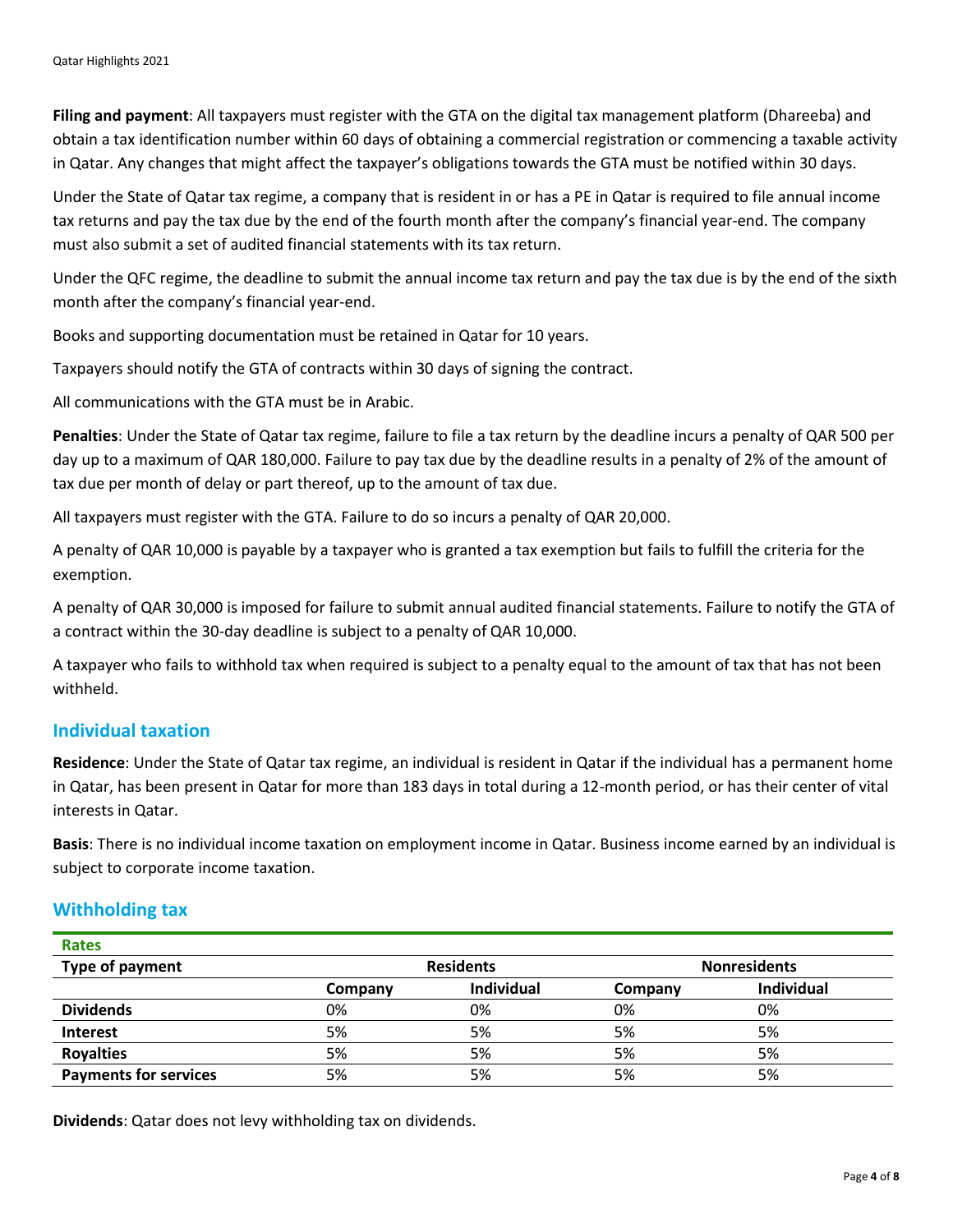**Interest**: A 5% withholding tax applies to interest payments made to both residents and nonresidents. Certain exemptions may apply, or the rate may be reduced under a tax treaty.

**Royalties**: A 5% withholding tax applies to royalties paid to both residents and nonresidents. Certain leasing charges may be considered royalties. The rate may be reduced under a tax treaty.

**Payments for services**: Payments to a nonresident for services carried out wholly or partly in Qatar, if they are used, consumed, or exploited in Qatar, are subject to a 5% withholding tax. Payments to a resident for services also are subject to a 5% withholding tax.

**Branch remittance tax**: There is no branch remittance tax.

**Other**: No withholding taxes apply under the QFC tax regime.

Other taxpayers are required to submit a withholding tax return and pay the withholding tax due to the tax authority before the 16th day of the month following the month in which the tax was withheld. All withholding tax filings must be done electronically.

A retention tax of 3% of the contract value or the final payment (whichever is higher) applies to payments made by the Qatar government or a quasi-governmental agency to a branch registered in Qatar for a particular project (a temporary branch). This retention is released upon completion of the contract and presentation of a No Objection Letter issued by the GTA.

#### **Anti-avoidance rules**

**Transfer pricing**: Qatar's transfer pricing requirements include four tiers of compliance: (i) a transfer pricing form/questionnaire to be submitted with the tax return; (ii) a master file; (iii) a local file; and (iv) country by country (CbC) reporting requirements. The requirements apply to taxable years beginning on or after 1 January 2020 for taxpayers that exceed the relevant revenue and asset thresholds.

Further guidance will be issued by the GTA on several key areas, including the format of the transfer pricing form; the revenue or asset threshold for transfer pricing compliance; the language of the local file and master file; and the due date for the filing of the transfer pricing documentation.

Taxpayers undertaking cross-border related party transactions are required to determine the transfer price using the comparable uncontrolled price (CUP) method. The use of OECD recommended transfer pricing methods other than CUP is subject to written approval by the GTA. Taxpayers are expected to determine the arm's length price of their related party transactions when undertaking the transaction and no later than submitting the tax declaration for the accounting period in which the transaction took place.

Taxpayers are expected to conduct a functional analysis and undertake a comparability analysis for the related party transactions. The financial data of comparable companies must be updated annually and the database searches every three years. The local file and the master file under the GTA regime are aligned to the OECD format.

The QFC regime has detailed transfer pricing rules that are broadly consistent with OECD recommendations. While there are no formal master file and local file requirements, the tax authorities expect taxpayers to have such documentation available during a tax audit.

Under both the State of Qatar and QFC tax regimes, CbC reporting obligations and notification requirements apply only to ultimate parent entities that are tax resident in Qatar and are part of a multinational enterprise (MNE) group with consolidated revenues of at least QAR 3 billion in the preceding financial year. The CbC report must be submitted within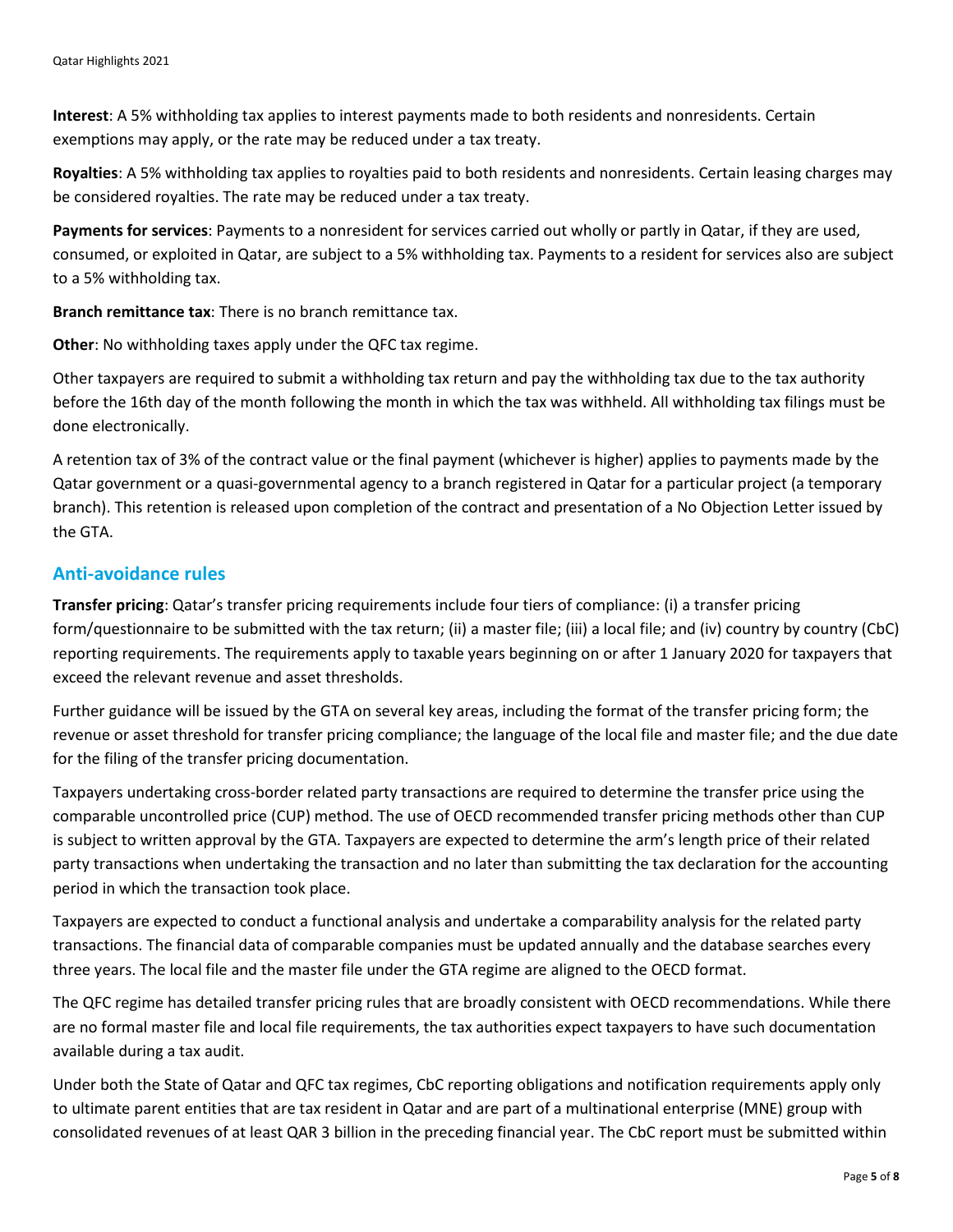12 months from the end of the reportable financial year. All CbC-related filings and notifications for constituent entities (i.e., entities and branches of MNE groups) currently are suspended until further notice from the GTA.

It is expected that the GTA will issue detailed guidance on the procedure for entering into advance pricing agreements.

**Interest deduction limitations**: Thin capitalization rules apply under the State of Qatar tax regime that limit the tax deductibility of interest payments where the taxpayer's debt-to-equity ratio exceeds 3:1. Interest payments made by a permanent establishment to its head office or to related parties are not deductible for tax purposes.

Under the QFC tax regime, the arm's length borrowing capacity of a QFC taxpayer is the amount of debt that it could and would have taken on, as a standalone entity, from an independent lender. The safe harbor debt-to-equity ratio set by the QFC tax authorities is 2:1 for non-financial institutions and 4:1 for financial institutions.

**Controlled foreign companies**: There are no controlled foreign company rules.

**Hybrids**: There are no rules regarding hybrids.

**Economic substance requirements**: There are no economic substance requirements.

**Disclosure requirements**: There are no disclosure requirements.

**Exit tax**: There is no formal exit tax in Qatar; however, gains arising from the transfer of assets (including shares in a resident entity) may be subject to tax.

**General anti-avoidance rule**: There is no general anti-avoidance rule.

### **Value added tax (VAT)**

Qatar has made a series of announcements about the implementation of VAT. However, the effective enactment date is yet to be announced.

#### **Other taxes on corporations and individuals**

Unless otherwise stated, the taxes in this section apply to both companies and individuals.

**Social security contributions**: For employees who are Qatari nationals, the employer must contribute 10% of the employee's basic salary each month. Employees who are Qatari nationals and have a pension scheme must make a pension contribution equal to 5% of their basic salary each month.

**Payroll tax**: There is no payroll tax.

**Capital duty**: There is no capital duty.

**Real property tax**: There is no real property tax.

**Transfer tax**: There is no transfer tax.

**Stamp duty**: There is no stamp duty.

**Net wealth/worth tax**: There is no net wealth tax or net worth tax.

**Inheritance/estate tax**: There is no inheritance tax or estate tax.

**Other**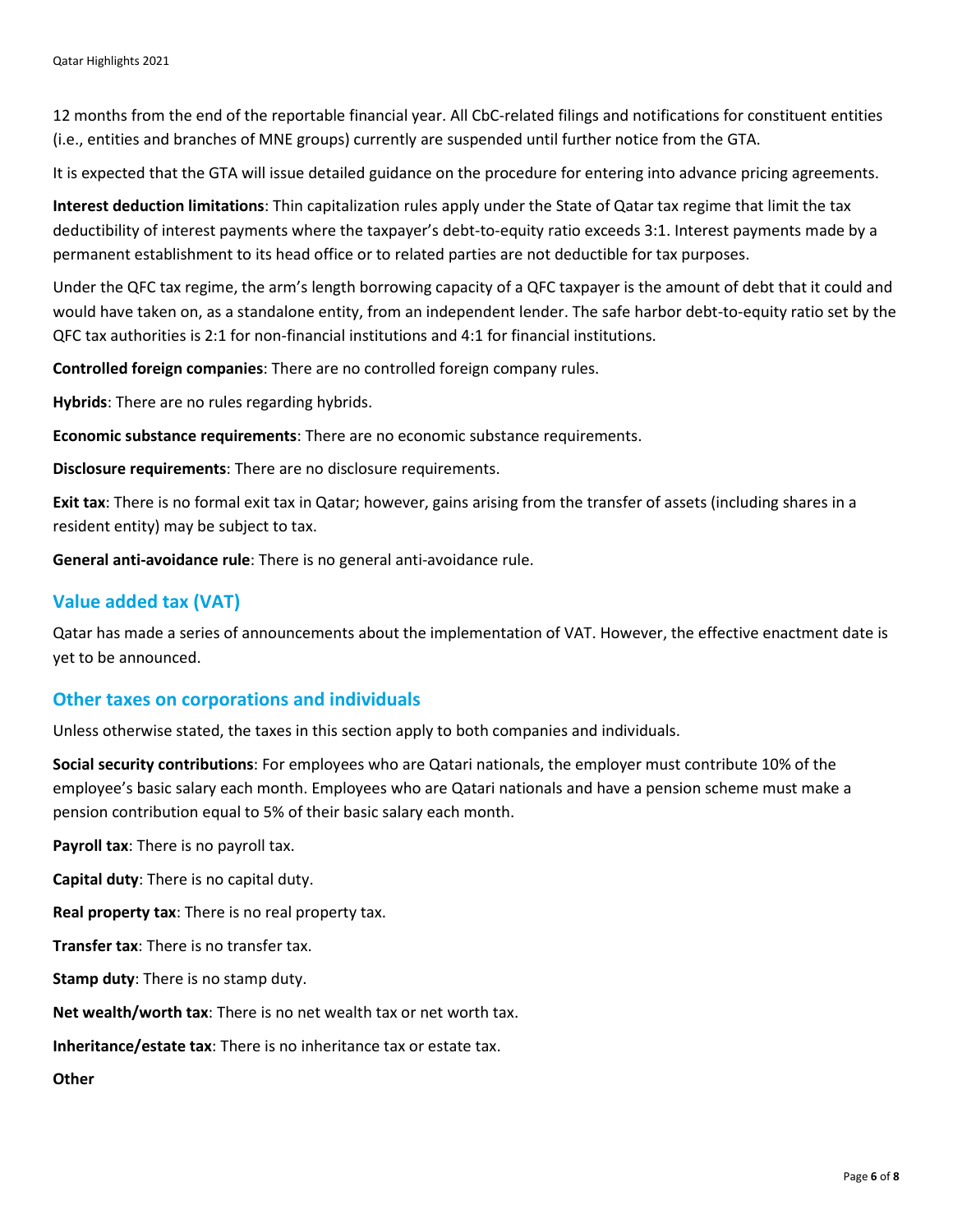#### **Excise tax**

Excise tax is imposed both on imports and locally produced excisable goods. Excise tax applies at 100% on tobacco products, energy drinks, and "special purpose" goods, and at 50% on carbonated drinks.

The excise tax return must be submitted quarterly within 15 days from the end of the quarter and any excise tax due (in addition to the excise tax already paid at the time of import) is to be paid on the same day of the return filing.

#### **Customs duties**

Qatar is part of the GCC Customs Union. Based on the Common Customs Law of the GCC Customs Union, a customs duty rate of 5% of the good's cost, insurance, and freight (CIF) value generally is applied. Certain goods are taxed at a rate higher than the standard 5% rate or are free from customs duties. Certain customs duty exemptions may be available under specific conditions, e.g., the temporary importation of goods, importation for military projects, use by diplomatic bodies.

As part of a program of economic and financial stimulus measures announced on 15 March 2020 to combat the effects of the spread of COVID-19, 905 items have been exempted from customs duties on a temporary basis. The exempt commodities are mainly food and medical items and include meat, fish, dairy products, edible vegetables, cereals, sugar and sugar confectionary, cocoa and cocoa preparations, soap, disinfectant, surgeons' masks and face masks, medical gloves, and medical sterilizers.

**Tax treaties:** Qatar has approximately 84 tax treaties in force. The OECD multilateral instrument (MLI) entered into force for Qatar on 1 April 2020.

**Tax authorities:** Ministry of Finance: General Tax Authority (GTA), Qatar Financial Center: Tax Authority

Contact us:

**Muhammad Bahemia Rami Qudah Rami American Robert Tsang** Email: [mbahemia@deloitte.com](mailto:mbahemia@deloitte.com) Email: [rqudah@deloitte.com](mailto:rqudah@deloitte.com) Email: [rtsang@deloitte.com](mailto:rtsang@deloitte.com)

**Osama Abbasi** Email: [oabassi@deloitte.com](mailto:oabassi@deloitte.com)